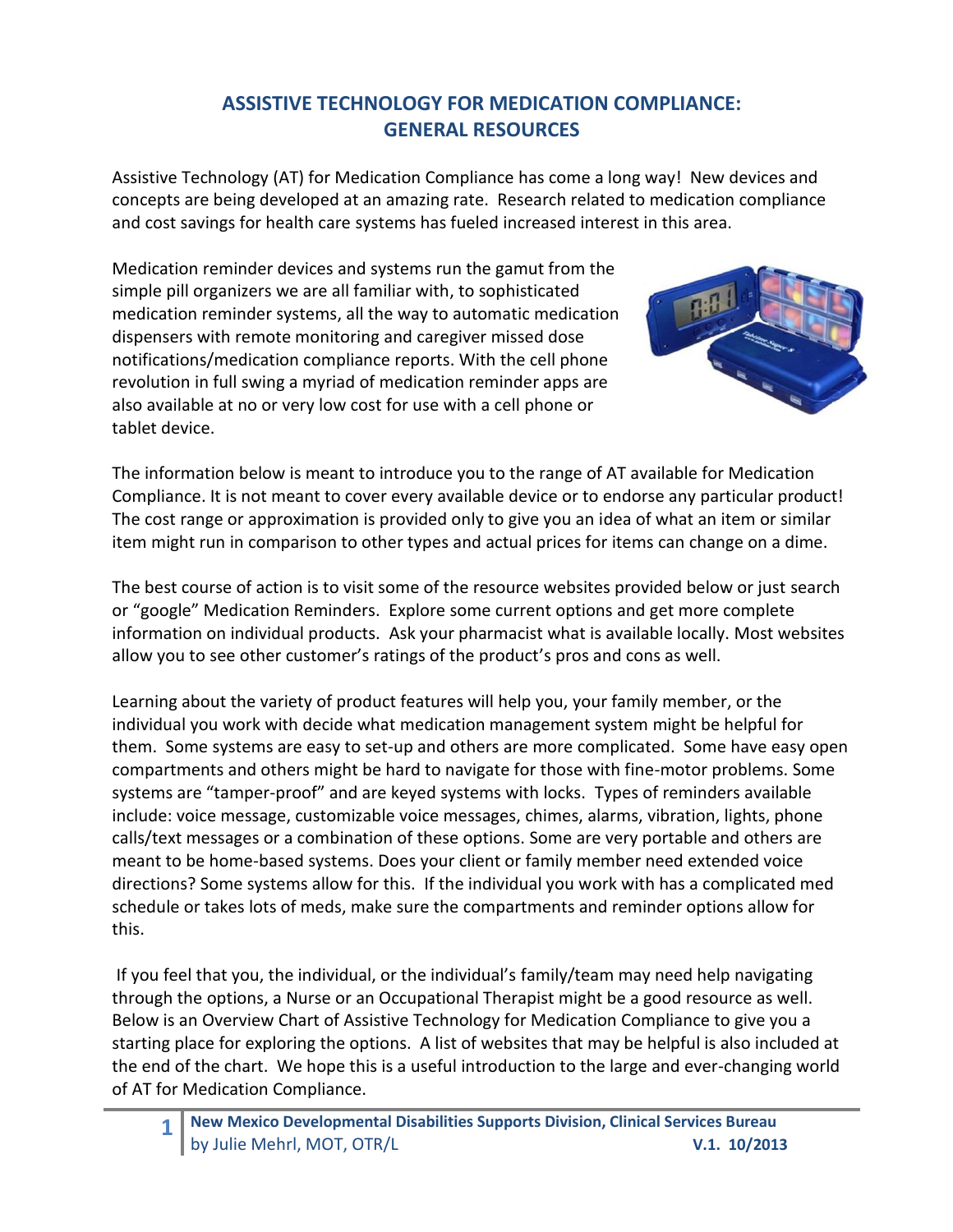| <b>Overview of Assistive Technology Options for Medication Compliance</b> |                                                                                         |                                                                                                                                                                                                                                        |                                                                                                                                                                                                                |                |
|---------------------------------------------------------------------------|-----------------------------------------------------------------------------------------|----------------------------------------------------------------------------------------------------------------------------------------------------------------------------------------------------------------------------------------|----------------------------------------------------------------------------------------------------------------------------------------------------------------------------------------------------------------|----------------|
| Category                                                                  | Device/Source(s)*                                                                       | <b>Description</b>                                                                                                                                                                                                                     | Photo                                                                                                                                                                                                          | \$             |
| Pill<br><b>Organizers</b>                                                 | Daily Pill<br>Organizers/your local<br>pharmacy and most<br>sources listed below.       | Organizers range from the<br>basic Monday through<br>Sunday types to monthly<br>organizers with detachable<br>daily boxes. Size of<br>compartments, ease of<br>opening, and organization of<br>the system are prime<br>considerations. |                                                                                                                                                                                                                | \$1 to<br>30   |
|                                                                           | Accutab Dispenser/<br>Source # 2 and others                                             | Easy lever dispenser. 7 day -<br>up to 3 x per day. Can be<br>mounted under cabinet.<br>Often used with a<br>medication reminder.                                                                                                      | Each day has 3 S<br>for 7 days (1 Wee<br><b>Easy to Read</b><br><b>AYS and TIMES</b><br><b>AM.Noon.PM</b><br><b>Easy to Dispense</b><br>Simply mo<br>lever to drop Medications into patient's<br>www.epill.com | $$65 -$<br>80  |
| <b>Medication</b><br><b>Reminders</b><br>and Alarms                       | <b>Tabtime Timer</b><br><b>Medication Reminder</b><br>Alarm/Source #1, #6<br>and others | Up to 5 daily alarms. Loud<br>alarms. Easy to program. Fits<br>in pocket.                                                                                                                                                              | Tab Timer<br>ST/S                                                                                                                                                                                              | \$20           |
|                                                                           | Med Center 4 Alarm<br><b>Talking Medication</b><br>Alarm/Source #1, #6<br>and others    | Friendly female voice. Up to<br>4 alarms per day. Adjustable<br>volume. User presses button<br>to acknowledge and turn off<br>reminder. Large buttons.<br><b>Battery and AC Adaptor</b><br>options.                                    |                                                                                                                                                                                                                | \$30           |
|                                                                           | Key Chain Medication<br>Reminder/Source #2,<br>#6 and others                            | Fits in pocket. Small and<br>unobtrusive. Available as<br>visual alert or as beep alert.<br>EZ programming. Up to 6<br>daily alarms.                                                                                                   | e-pill Key-Chain Remunder                                                                                                                                                                                      | $$20 -$<br>45  |
|                                                                           | Med Reminder<br>Watches/<br>Source #2, #3, #6, #8<br>and many others                    | Most have large number of<br>alarms that can be set. Some<br>with vibration, some with<br>alarm. Many have text<br>information option. Medical<br>ID options may be<br>incorporated. Ease of set-up<br>and use varies.                 | Night<br>Income<br>Evening<br><b>Noon</b><br>Morning<br><b>Bidaktak</b>                                                                                                                                        | $$30 -$<br>150 |

**2 New Mexico Developmental Disabilities Supports Division, Clinical Services Bureau** by Julie Mehrl, MOT, OTR/L **V.1. 10/2013**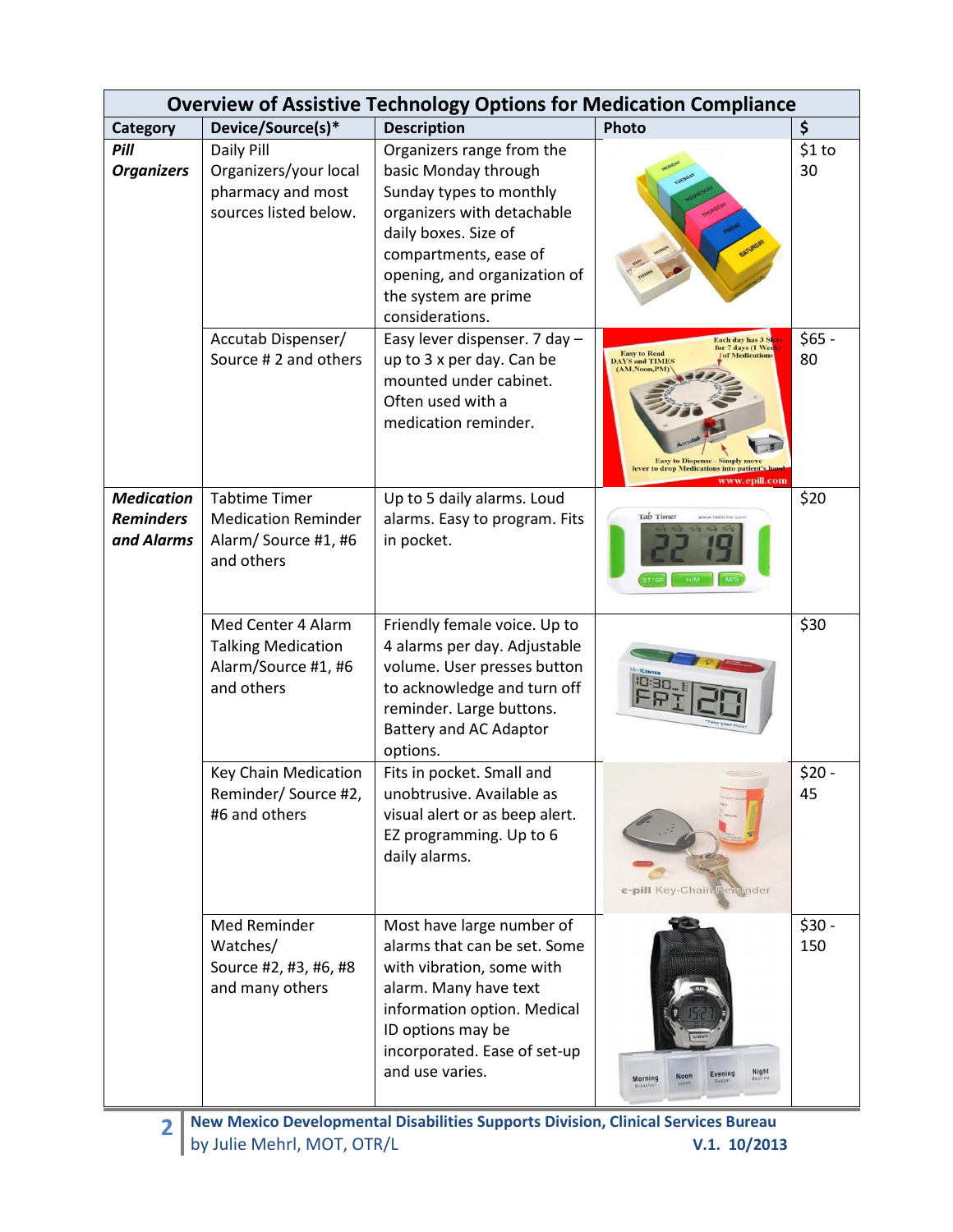| <b>Category</b>                                                                   | Device/Source(s)*                                                                                                                  | <b>Description</b>                                                                                                                                                                                                                                                                                        | Photo                                                                                                                                                                                                                                                                                                  | \$                           |
|-----------------------------------------------------------------------------------|------------------------------------------------------------------------------------------------------------------------------------|-----------------------------------------------------------------------------------------------------------------------------------------------------------------------------------------------------------------------------------------------------------------------------------------------------------|--------------------------------------------------------------------------------------------------------------------------------------------------------------------------------------------------------------------------------------------------------------------------------------------------------|------------------------------|
| <b>Medication</b><br><b>Reminders</b><br>and Alarms<br>(cont.)                    | Variety of apps for<br>your phone or tablet.<br>Available on ITunes,<br>Google App Store or<br>other app stores on<br>your device. | Large variety with voice,<br>text, beeps, alarms, custom<br>reminders, etc. Many have<br>custom options for<br>medication information,<br>reports, etc.<br>Some apps to explore:<br>Walgreen's mobile app,<br>Medication, Pillboxie,<br>MedCenter, Dosecast, Med<br>Helper, Med Minder, and<br>many more. | Carrier <i>इ</i><br>12:38 PM<br><b>EMedCENTER</b><br>Alarm <sub>2</sub><br>Alarm <sub>1</sub><br>Alarm <sub>3</sub><br>Alarm 4<br>1:00 pm<br>$9:00$ am<br>6:00 pm<br>10:00 pm<br>Alarm <sub>1</sub><br>OFF<br>$9:00$ am<br><b>MedCenter Voice</b><br><b>Unlock more features</b><br>$\phi_{\phi}$<br>侖 | Free -<br>\$12               |
|                                                                                   | Custom Phone and/or<br>text reminders/<br>www.blueberryrx.com<br>Other vendors may be<br>available.                                | Phone reminder (and/or text<br>reminders). Can be<br>customized. No user buttons<br>or tech knowledge needed!<br>Monthly Service.                                                                                                                                                                         |                                                                                                                                                                                                                                                                                                        | \$5 to<br>\$10<br>per<br>mo. |
|                                                                                   | Multi Alarm Time<br><b>Medication Bottle</b><br>Cap/Source #2                                                                      | Sound and Visual Alarm. Last<br>opened indicator. Battery<br>life = $1$ year.                                                                                                                                                                                                                             | $PIII^{\infty}$   $M$<br>ww.epill.col<br>Featured in<br>Readers<br>e-pill Pill Bottle Multi Alarm                                                                                                                                                                                                      | \$30                         |
|                                                                                   | Dose Alert Pill Cap/<br>Source #2 and others.<br>Available at some<br>local pharmacies.                                            | One Button Re-set. Set of 3.<br>Attaches to pill bottle.<br>Interval Timer.                                                                                                                                                                                                                               | <i>DOSE-ALERT</i>                                                                                                                                                                                                                                                                                      | $$25 -$<br>30                |
|                                                                                   | E-Pill Beep 'N Tell<br>Reminder Pill Cap/<br>Source #2                                                                             | Cap beeps when time to take<br>meds. Interval timer. Base<br>allows a personal voice<br>recording to play each time<br>Cap beeps.                                                                                                                                                                         | e-pill<br>Pill Bottle<br>Multi-Alarm<br>e-pill Be<br>Beep 'N Tell<br>$\&$<br>edication<br><b>Talking Reminder</b><br>GHIOFF                                                                                                                                                                            | \$50                         |
| <b>Medication</b><br><b>Reminder</b><br>and<br><b>Dispenser</b><br><b>Systems</b> | MedCenter System/<br>Source #1, #3, #6 and<br>others. Available at<br>some local<br>pharmacies.                                    | <b>Talking Med Management</b><br>Organizer. Integrated talking<br>alarm. Color-coded.<br>Organized by date. Today's<br>pills section. Various<br>configurations available.                                                                                                                                |                                                                                                                                                                                                                                                                                                        | $$50 -$<br>99                |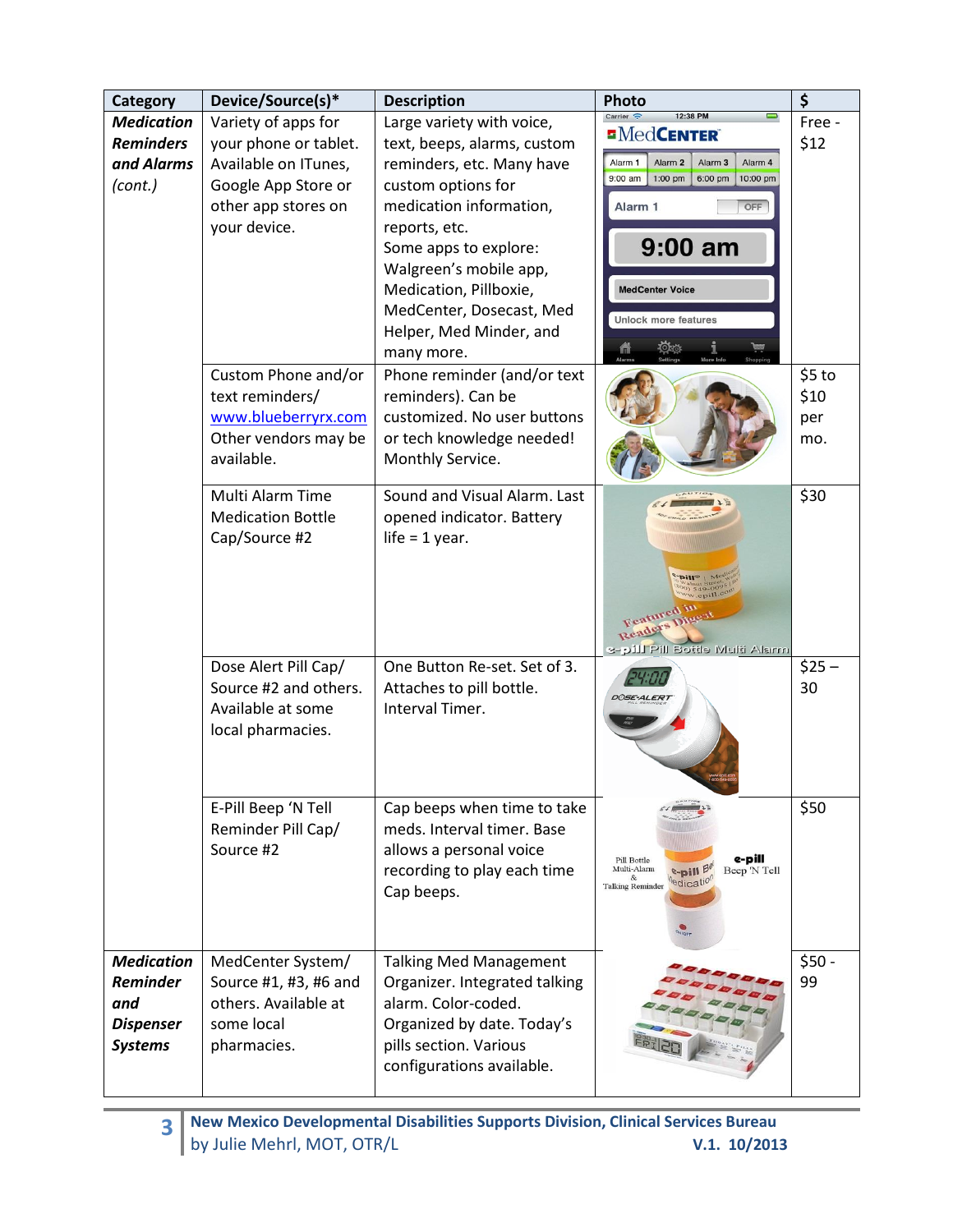| <b>Category</b>                                                                             | Device/Source(s)*                                                                                      | <b>Description</b>                                                                                                                                                                                       | Photo        | \$                         |
|---------------------------------------------------------------------------------------------|--------------------------------------------------------------------------------------------------------|----------------------------------------------------------------------------------------------------------------------------------------------------------------------------------------------------------|--------------|----------------------------|
| <b>Medication</b><br><b>Reminder</b><br>and<br><b>Dispenser</b><br><b>Systems</b><br>(cont) | Daily 6 Timex<br>Medication Manager/<br>Source #2 and others<br><b>Tabtime Super 8 Pill</b>            | Voice/beep/ or text<br>reminders. Missed pill<br>indicator. Weekly med<br>adherence review. 4 med<br>reminders plus 2 other<br>reminders. EZ program.<br>Long Battery Life.<br>Visual and audio reminder | <b>TIMEX</b> | $$40 -$<br>\$50<br>$$15 -$ |
|                                                                                             | /Source #1, #6, and<br>others. Similar<br>available at some<br>local pharmacies.                       | options. Up to 8 daily<br>reminders. 8 tablet<br>compartments. Small and<br>Simple. Can fit in pocket or<br>purse.                                                                                       |              | \$25                       |
|                                                                                             | <b>Tabtime Vibe Pill</b><br>Timer/ Source #1, #6<br>and others                                         | With 4 tablet compartments<br>and up to 4 daily reminders.<br>Set for audio and/or<br>vibration reminders. Small<br>and Simple. Can fit in pocket<br>or purse. Discrete.                                 | $5 - 35$     | $$20 -$<br>\$30            |
|                                                                                             | Multi Alarm Pillbox/<br>Source #2 and others                                                           | Missed pill indicator. Set up<br>to 37 daily reminders. EZ<br>open and EZ to set. Loud<br>alarms. Extra trays available.                                                                                 |              | $$50 -$<br>\$60            |
|                                                                                             | <b>Vibrating Pocket Pill</b><br>Box/Source #2                                                          | Discrete. Small size fits in<br>pocket or purse. Up to 4<br>reminders/daily. Vib and/or<br>loud alarm.                                                                                                   | e-pill       | \$40                       |
|                                                                                             | Turtle Pill Box/ Source<br>#1, #2, #6 and others.<br>Similar available at<br>some local<br>pharmacies. | Up to 4 daily reminders. 7<br>daily, EZ open<br>compartments. Loud alarm.<br>Compact and economical.                                                                                                     | S 20         | \$19 -<br>\$29             |
| <b>Automatic</b><br><b>Medication</b><br><b>Dispensers</b>                                  | $Med - E - Let/$<br>Source #1.                                                                         | Auto pill dispenser with<br>alarm. 28 compartments. Up<br>to 4 custom alarms daily.<br>Lockable with key. EZ<br>program. Clear or solid lids<br>available.                                               |              | \$80-<br>\$90              |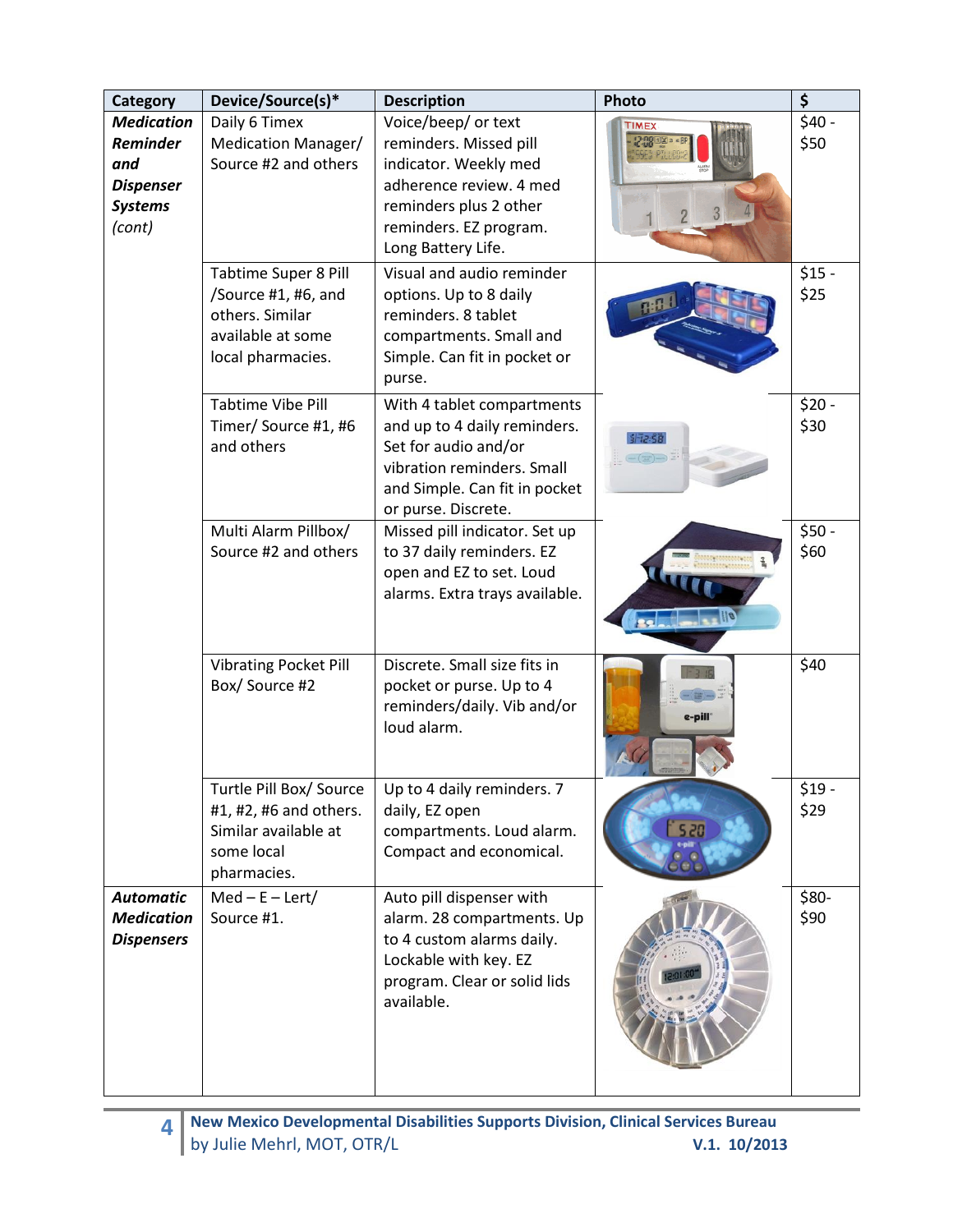| <b>Category</b>                                                                                                  | Device/Source(s)*                                                                                                                                                             | <b>Description</b>                                                                                                                                                                                                                                                                                                                     | Photo                                                | \$                |
|------------------------------------------------------------------------------------------------------------------|-------------------------------------------------------------------------------------------------------------------------------------------------------------------------------|----------------------------------------------------------------------------------------------------------------------------------------------------------------------------------------------------------------------------------------------------------------------------------------------------------------------------------------|------------------------------------------------------|-------------------|
| <b>Automatic</b><br><b>Medication</b><br><b>Dispensers</b><br>(cont.)                                            | E-Pill Auto Pill<br>Dispensers/ Source #2                                                                                                                                     | Auto pill dispenser up to 28<br>times per day. Large<br>capacity. Loud alarm. Turn<br>over to dispense pills and<br>alarm turns off. Lockable.<br>Low battery indicator.<br>Lockable with key. Various<br>Models with options like:<br>patient display, AC power,<br>Tamper-proof. Can be used<br>with Pill Dispenser Tipper<br>below. |                                                      | $$290 -$<br>\$895 |
|                                                                                                                  | E-Pill Auto Pill<br>Dispenser "Tipper"                                                                                                                                        | For individual who has<br>problems tipping the Auto<br>Pill Dispenser upside down<br>to dispense the pills. For E-<br>pill Auto Pill Dispensers. (E-<br>pill also sells an auto pill<br>dispenser that includes the<br>"Tipper")                                                                                                       |                                                      | $$130 -$<br>\$199 |
|                                                                                                                  | Med Ready Auto<br>Medication<br>Dispenser/Source #1,<br>#6, #9 and others                                                                                                     | AC power with Re-<br>chargeable battery back-up.<br>Up to 4 daily alarms. Turn<br>over to dispense pills and<br>alarm turns off. Lockable and<br>tamper-proof. EZ set-up.<br>Economical.                                                                                                                                               | $\mathbf{R}$<br>Medites diy<br>1203.<br>$\mathbf{H}$ | \$150             |
| <b>Medication</b><br><b>Dispenser</b><br><b>Systems</b><br>with<br>Remote<br><b>Monitoring</b><br><b>Options</b> | Glow Cap/ Source #7<br>for further info. This<br>service is available<br>through CVS,<br>Walgreen's and other<br>pharmacies. Contact<br>your pharmacy for<br>current pricing. | Wireless Chip in Medication<br>Cap. Base station plugs in.<br>Glows, then beeps, then calls<br>caregiver if bottle is not<br>opened. Has button to press<br>for refill needed. Works via<br>cell tower signal. Monthly<br>service plan. Sends updates<br>and reports to caregiver.                                                     | GlowCap <sup>®</sup><br>GlowPack <sup>*</sup>        | Mnthly<br>service |
|                                                                                                                  | E-pill MedSmart Plus/<br>Source #2                                                                                                                                            | Various configurations<br>available. Locked "pill<br>robot". Notifies caregiver of<br>missed dose by voice, text,<br>or e-mail after 60 mins. Of<br>missed dose. Includes<br>lifetime monitoring. No<br>Monthly Fees. Needs access<br>to phone jack.                                                                                   | FREE<br><b>MONITORING</b>                            | \$790             |